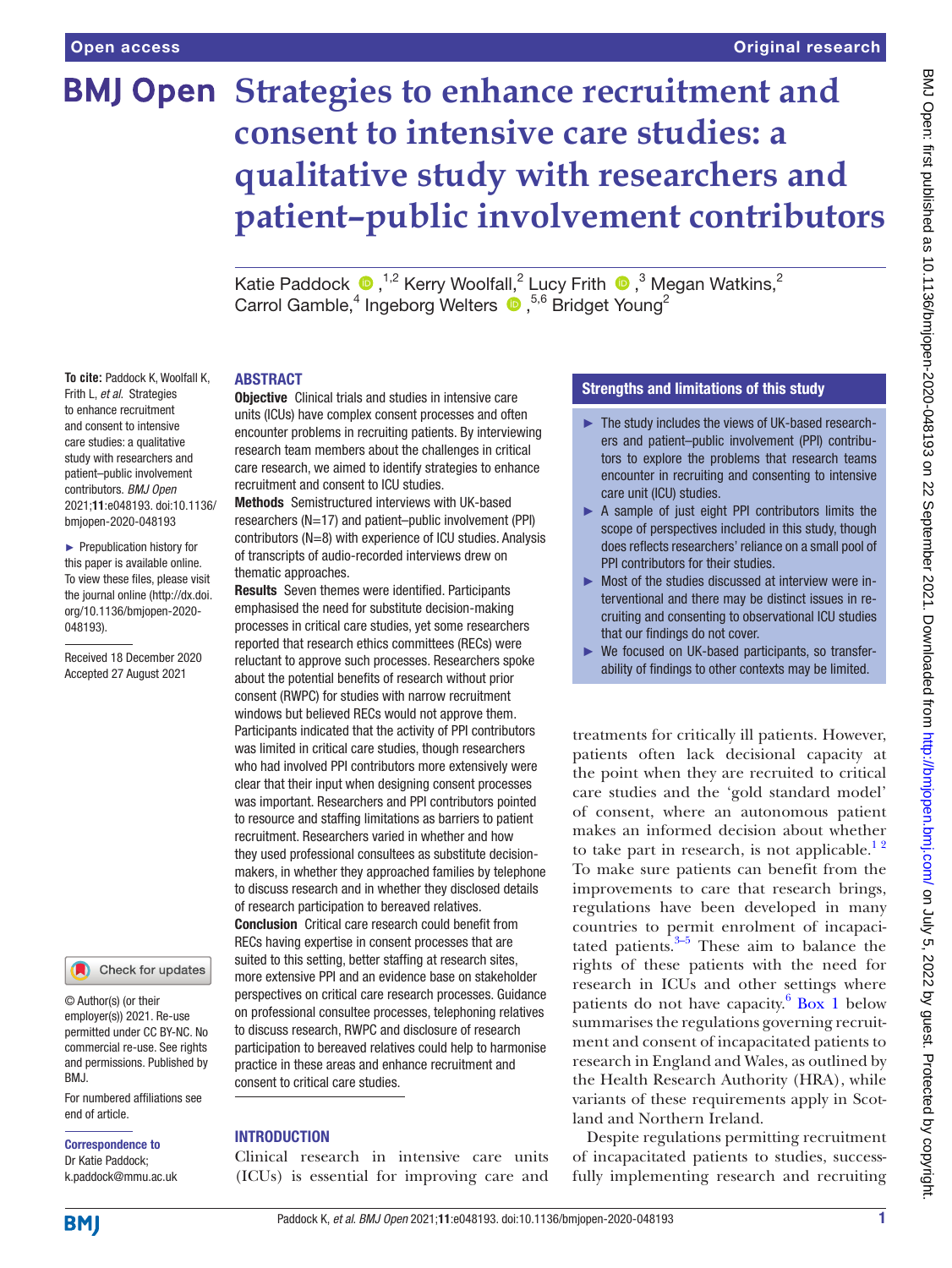Box 1 Overview of approaches to recruitment and consent seeking with incapacitated patients in England and Wales\* by study type

# <span id="page-1-0"></span>(1) Clinical trials of investigational medicinal products (CTIMPs)

## CTIMPs in non-emergency situations

Investigators can seek prospective consent from an incapacitated patient's legally designated personal representatives. Personal representatives are personally known to the patient, such as a family member or a close friend. However, if there is no representative, they are not available or they are unwilling to act (ie, you can not contact them or they do not want to make that decision), a doctor who is independent of the study can act as a legally designated professional representative and approve a patient's recruitment to a trial in certain circumstances. Researchers will usually seek consent (eg, for continued participation and further disclosure of confidential information) from the patient, if and when they regain capacity.

## CTIMPs in emergency situations

When investigating treatments that must be administered urgently and it is not reasonably practicable to obtain consent from a legally designated representative, patients can be recruited into a trial without prior consent. This is known as research without prior consent. As patients recruited under this process may regain capacity to give consent, researchers are required to plan how they will involve patients in the on-going consent process. Trial participation and any relevant consent required (eg, consent for continued participation and disclosure of confidential information) should be discussed with legally designated representative, or patient if they regain capacity, as soon as possible after the patient's recruitment to the trial.

## (2) Other study types (non-CTIMPs)

Other study types are those that involve the processing of personal data, administration of interviews or observations and clinical trials that are not CTIMPs.

## Other types of study in non-emergency situations

Before a patient is recruited to such a study, investigators are required to seek advice from the patient's personal consultee, usually a family member, about the patient's likely wishes. If investigators are unable to identify a personal consultee, they can consult with a nominated consultee, which is usually a doctor responsible for the patient's care who has no connection to the research. When a patient recruited under a consultee process subsequently regains capacity, study participation should be discussed.

## Other types of study in emergency situations

Patients can be recruited without prior advice from a consultee, provided it is not reasonably practicable to seek such advice in advance. Investigators need to seek agreement of a registered medical practitioner who is not involved in the organisation or conduct of the study—unless there is insufficient time to obtain that agreement. The consultee's advice should be sought on the participant's likely views and feelings about the study as soon as possible after recruitment. If objections are raised, the patient must be withdrawn unless doing so would pose a risk to the participant's health. When a patient recruited under a consultee process subsequently regains capacity, study participation should be discussed.

\*Adapted from the UK Health Research Authority website with reference to relevant legislation.<sup>[39–41](#page-9-1)</sup>

patients in critical care settings can be challenging. A review by Schandelmaier  $et \text{ } a\text{ } l\text{ }$  found that trials in emergency care and ICUs are four times more likely to be prematurely discontinued due to slow patient recruitment compared with trials outside these settings. Approximately 44% of randomised control trials do not meet their recruitment targets.<sup>[8](#page-8-4)</sup> In addition to the recruitment barriers that are widely reported in many specialties, $9-13$ critical care trials face numerous specific challenges.[7 14](#page-8-3) Several of these challenges arise from the time-sensitive nature of treatments in this setting, with necessarily short time windows for recruitment of patients for many studies. Recruitment often takes place out of hours, when staffing and other resourcing may not be adequate to support research demands and family members are often not available or able to act as substitute decision-makers. However, Schandelmaier *et al*<sup>[7](#page-8-3)</sup> noted that studies in their review rarely reported detailed reasons for recruitment problems.

To better understand the challenges in recruiting and consenting incapacitated patients to research in critical care settings, we conducted in-depth qualitative interviews with critical care research staff in the UK. As we were particularly interested in understanding the interface between the legal frameworks around consent processes and the practicalities of implementing recruitment to ICU studies, interviews explored what influenced researchers when designing recruitment and consent processes, as well as their experience of recruiting to studies. Our overall goal was to identify ways that recruitment and consent could be enhanced in ICU studies. To ensure studies are designed and implemented in ways that are patient centred, researchers in a growing number of countries are now expected to involve patients and the public when designing and implementing studies. $15-21$  Therefore, we also interviewed people who had been patient–public involvement (PPI) contributors on ICU studies in addition to interviewing critical care researchers.

# **METHODS**

## **Overview**

Interviews were conducted between late 2016 and mid 2017 as one workstream within the wider mixed methods perspectives study. The perspectives study sought to develop good practice guidance on recruitment and consent processes for ICU studies. Given these pragmatic aims, the study was broadly critical realist in approach.

## Patient and public involvement

This study included two PPI contributors, who were not specifically involved in this workstream.

## Sampling and recruitment

We sampled UK researchers who had experience of designing or conducting ICU studies by searching the National Institute for Health Research research portfolio,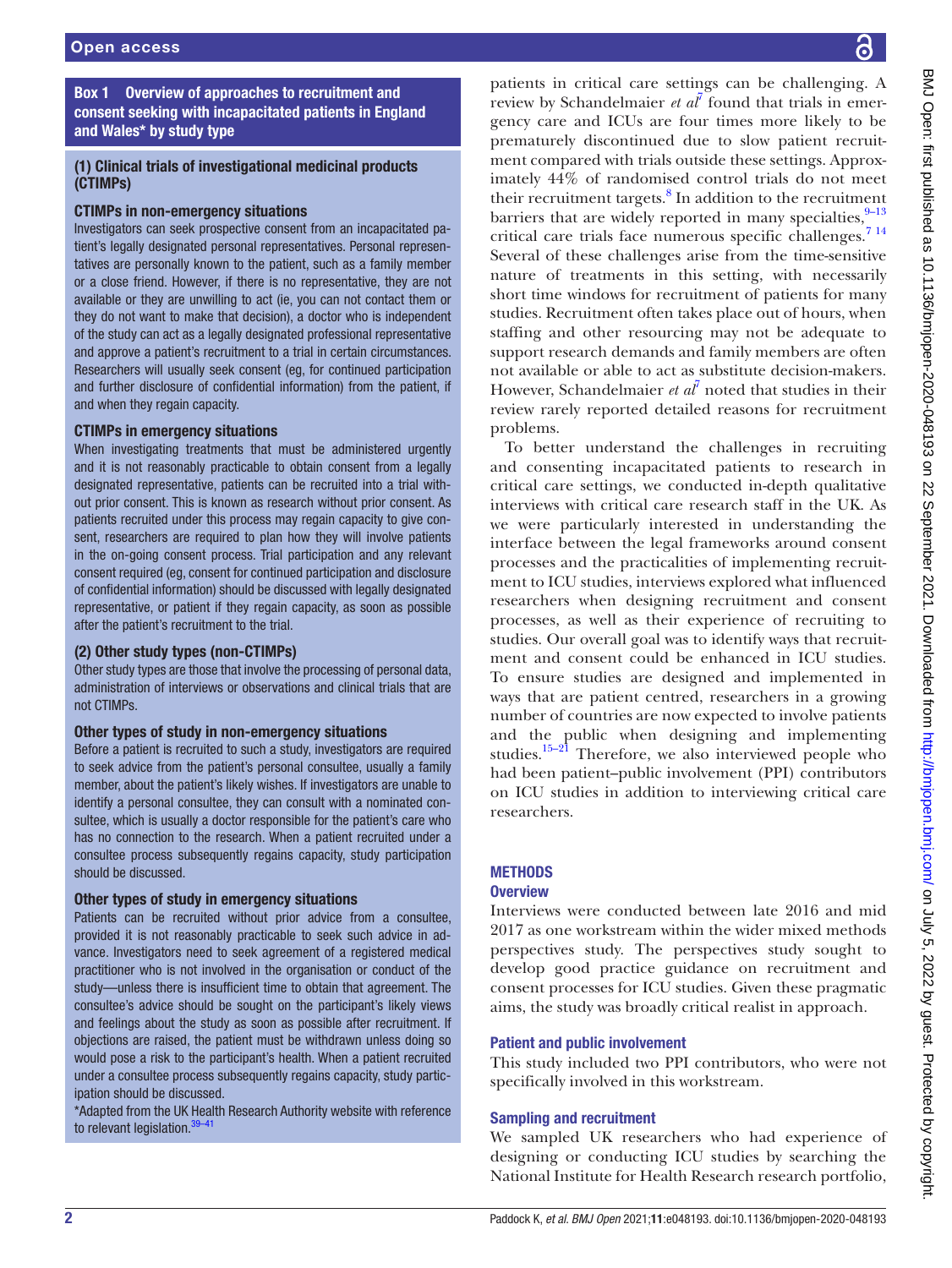trial registries and snowball sampling via critical care researchers and networks. Researchers were eligible if they had been involved in critical care studies which had included at least one UK centre and was in set up, ongoing or had been published within the previous 2 years. We sent researchers an invitation email outlining the perspectives study and attached a participant information sheet with further details.

PPI contributors were eligible if they had been research partners, steering group members or advisors on ICU studies. We initially identified them by asking interviewed researchers to email PPI contributors who they had recently worked with. Researchers sent PPI contributors an invitation email and a participant information sheet. We identified relatively few PPI contributors via this route, at least in part because research teams often seemed to rely on the same few PPI contributors for multiple studies. Therefore, we also placed an advertisement for potential PPI participants in a newsletter that ICUsteps, a UK charity for ICU patients and families, $2^2$  circulated to their members. A total of 15 PPI contributors responded to our requests for participants and 8 were interviewed. Five did not respond to arrange an interview date and two declined over concerns they might breach the confidentiality of the study they were involved in.

KP contacted researchers and PPI contributors who replied to the invitation, further explaining the study and arranging the interviews. Sampling of participants aimed for data saturation, the point at which further interviews no longer add to the analysis.<sup>23</sup>

# **Interviews**

The interviews were conducted by KP, a postdoctoral research psychologist with experience in qualitative methods. Interviews were semistructured to ensure key topics were explored, while also conversational to enable participants to raise previously unanticipated issues. To avoid idealised responses, interviews focused on specific studies that participants had been involved with. The interview topic guide ([box](#page-2-0) 2) was initially informed by the published literature and the research team's experience in this area and then developed iteratively over the course of interviewing. As participants were located throughout the UK, interviews were conducted via telephone. Participants gave informed consent before being interviewed and PPI contributors were offered a £25 shopping voucher to acknowledge their contribution to the study.

# Analysis

Transcripts of audio-recorded interviews were checked for accuracy and pseudoanonymised prior to analysis. KP led the analysis in close consultation with BY (a psychologist and qualitative methodologist); both read all transcripts multiple times. Analysis was broadly interpretive and informed by the literature on quality and rigour in qualitative research.<sup>24</sup> We drew on thematic approaches<sup>25</sup> but conducted the analysis at multiple levels, from line by line coding, to consideration of participants' narratives at

# Box 2 Summary of topic guides for researchers and patient–public involvement (PPI) contributors

# <span id="page-2-0"></span>Interviews with researchers explored their accounts of:

- ► Ethical, regulatory, scientific and pragmatic considerations that guided decision-making about the design of recruitment and consent methods in their studies.
- ► Experiences of seeking ethical approval and feedback from research ethics committees.
- ► Experiences of implementing different recruitment and consent processes, including the timing of recruitment, consultation and consent seeking and involvement of different staff in this process.
- ► Perceived barriers to implementing recruitment and consent as planned.
- ► Suggestions for improving recruitment and consent processes.

## Interviews with PPI contributors explored their accounts of:

- Recruitment and consent processes in intensive care unit studies they had been involved with.
- ► Awareness of considerations that had informed recruitment and consent processes.
- ► Opinions of these recruitment and consent processes.
- Awareness of any problems that arose during the studies.
- Suggestions for improving recruitment and consent processes.

a holistic level in order to ensure coherence and contextualisation. The developing analysis was discussed with wider members of the study team, which included individuals with expertise in qualitative methods, bioethics, critical care, and clinical trials. We used NVivo software to assist with indexing and coding the data.

To evidence our interpretations we present data excerpts, denoting researchers with an R before their identification code and PPI contributors with P.

# RESULTS

# Participant and interview characteristics

We invited 26 researchers and interviewed 17 (65%); the remaining nine researchers did not respond to invitation emails. Of the 17 interviewed researchers (10 male, 7 female), 10 were consultants and one was a specialist registrar in intensive care medicine. The remaining six had backgrounds in academic research, clinical trial management or nursing in intensive care settings. Eight had 15 or more years' experience in critical care research, seven had between 5 and 14 years and two had less than 4 years critical care research experience. A total of 15 PPI contributors responded to the study team to express an interest in participating and we interviewed eight. As we recruited PPI contributors via participating researchers and an advertisement, we are unable to report how many received invitations but did not respond. Of the eight PPI contributors (six male, two female), all except two reported that they had lived experience of ICU care as a patient, relative or both.

Interviews usually lasted between 45 min and 60 min. A total of 33 ICU studies were discussed (4 observational,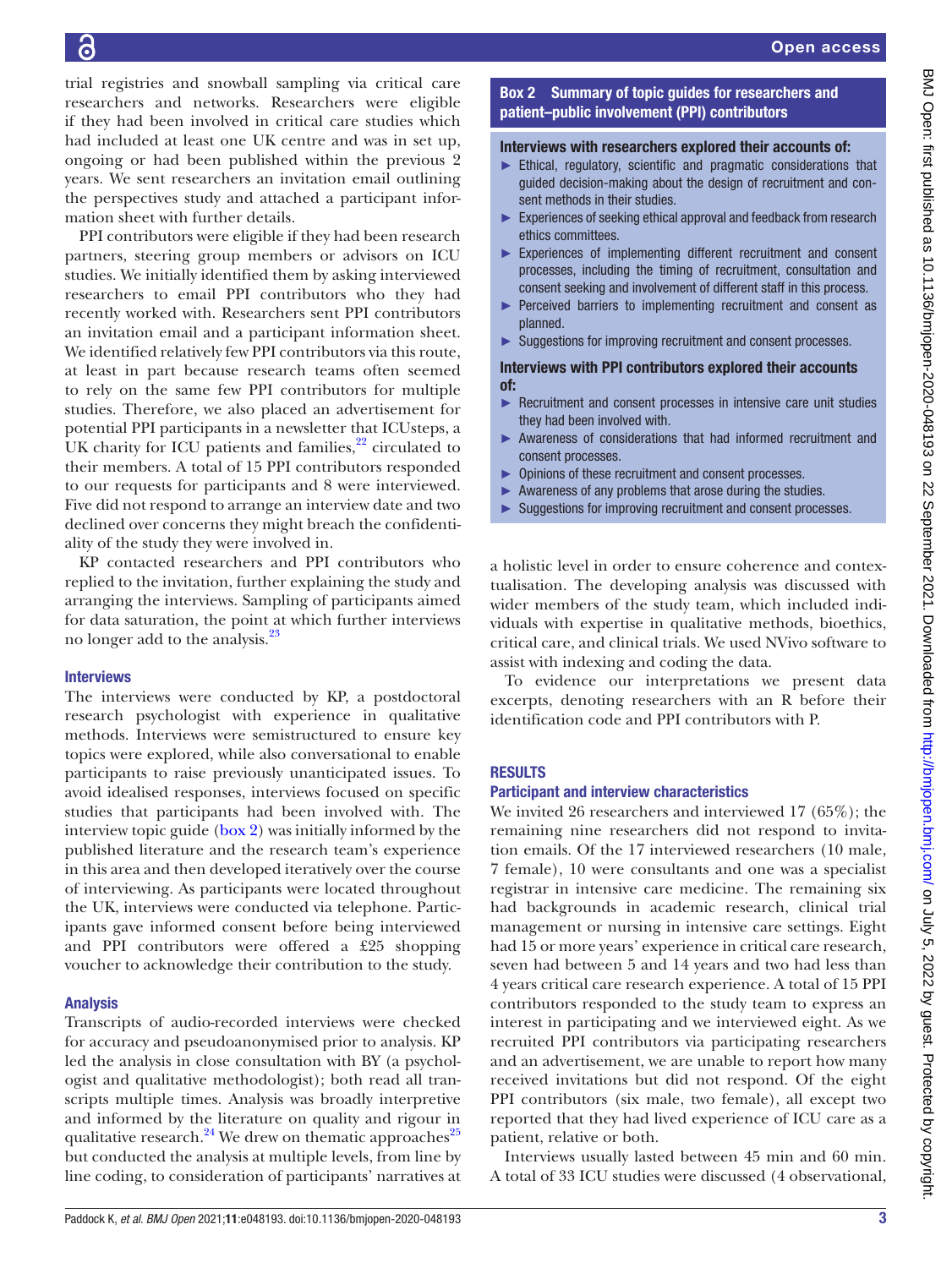## Qualitative findings

The present findings are organised in seven themes. We turn first to participants' accounts of the design of recruitment and consent processes, before presenting their perspectives on the practical implementation of these processes in studies. We note that the terminology used by participants often differed to that used in guidance and regulations. For brevity and reflecting the terminology of participants, we use the term consultee to refer to substitute decision-makers in both clinical trials of investigational medicinal products (CTIMPs) and non-CTIMPs.

## Designing recruitment and consent processes

# Designing consent processes was felt to be straightforward but often lacked PPI

Unsurprisingly, researchers spoke of regulatory requirements as an important influence on the design of their studies. Some specifically mentioned following a three tier consent 'hierarchy' (R20) in which informed consent from patients was regarded as the most acceptable process, with consultation with a personal consultee as intermediate and use of professional consultees reserved for instances when patient informed consent and a personal consultee process was not possible.

The hierarchy is, er, patient consent, if patient consent is not possible then declaration by a personal consultee. If the personal consultee is either not available or it's not appropriate to consult them, it's a declaration by a nominated [professional] consultee… a critical care consultant who is not immediately, who is not involved in the research study and is not immediately involved in the care of the patient. (R20)

Beyond this hierarchy, researchers commented that the design of the recruitment and consent processes was relatively straightforward and largely determined by study type and the overall research aims, 'it's dictated by what the study is and what you're err trying to demonstrate' (R11). They carried forward processes that they had used in previous studies 'we just really used the same process for the second study, it was, you know, pretty much accepted' (R15) and emphasised the many years of ICU clinical and research experience that they and their teams had to draw on when designing recruitment and consent processes.

Several researchers described having consulted with PPI contributors about their studies. A few believed that PPI contributors had an important role in informing consent processes. For example, R19 commented that PPI contributors had influenced their research team's decision to take a 'proportionate' approach to the consent process in their study of using a professional consultee process when relatives were unavailable or speaking with them would pose an 'unnecessary or excessive burden on

relatives at a difficult time'. However, most researchers indicated that consultation with PPI contributors had largely involved them commenting on study patient information materials rather than directly informing the design of recruitment and consent processes. While one researcher said that PPI input 'wasn't necessary' (R11), more commonly researchers believed PPI input to the design of recruitment and consent processes was limited because 'you needed to be a clinician to understand the parameters' (R13).

Echoing the accounts of researchers, PPI contributors mostly described having limited input to the design of recruitment and consent processes with their roles largely being to comment on patient and family information materials and attend study steering group meetings. Also echoing the accounts of some researchers, several PPI contributors commented that their input was limited by their lack of clinical knowledge. However, some also linked their limited input to how research teams implemented PPI. For example, PPI being sought after the design of studies was largely settled, studies only having one PPI member and a lack of support and training for PPI contributors, 'there's no training for PPI… it can be a very daunting environment for someone who is perhaps retired and has come from a relatively 'normal' background' (P25). One PPI contributor also commented that some critical care researchers were 'half-hearted' (P6) about PPI and did not use it to its full potential.

# Anticipated challenges of gaining ethics approval influenced the design of some studies

Researchers' experiences of preparing for and gaining research ethics committee (REC) approval for their studies were mixed. Some indicated that gaining REC approval was 'very straightforward' (R11). This included several researchers who had obtained approval to use substitute decision-makers in their studies. Outlining the REC's rationale for approving enrolment to their study via a 'declaration by a nominated consultee*'* where necessary*,* R20 explained:

The reason the ethics committee agreed… we were keen to have a blood test on the day of severe acute [name of condition] and… they also accepted that the relatives are not always available and even if they are available, they may be too distressed*.*

Some researchers commented that they and their study teams had become adept in understanding what ethics committees would or would not approve. One described having 'built up a relationship' (R7) with an REC and working in a mutual learning cycle, whereby the REC gained experience in reviewing studies involving incapacitated patients, while their research team used the REC's feedback over numerous previous studies to cumulatively fine tune their processes and patient materials for new applications. Similarly, another researcher spoke of selecting RECs who were experienced in dealing with ICU studies and avoiding ones without such experience: 'if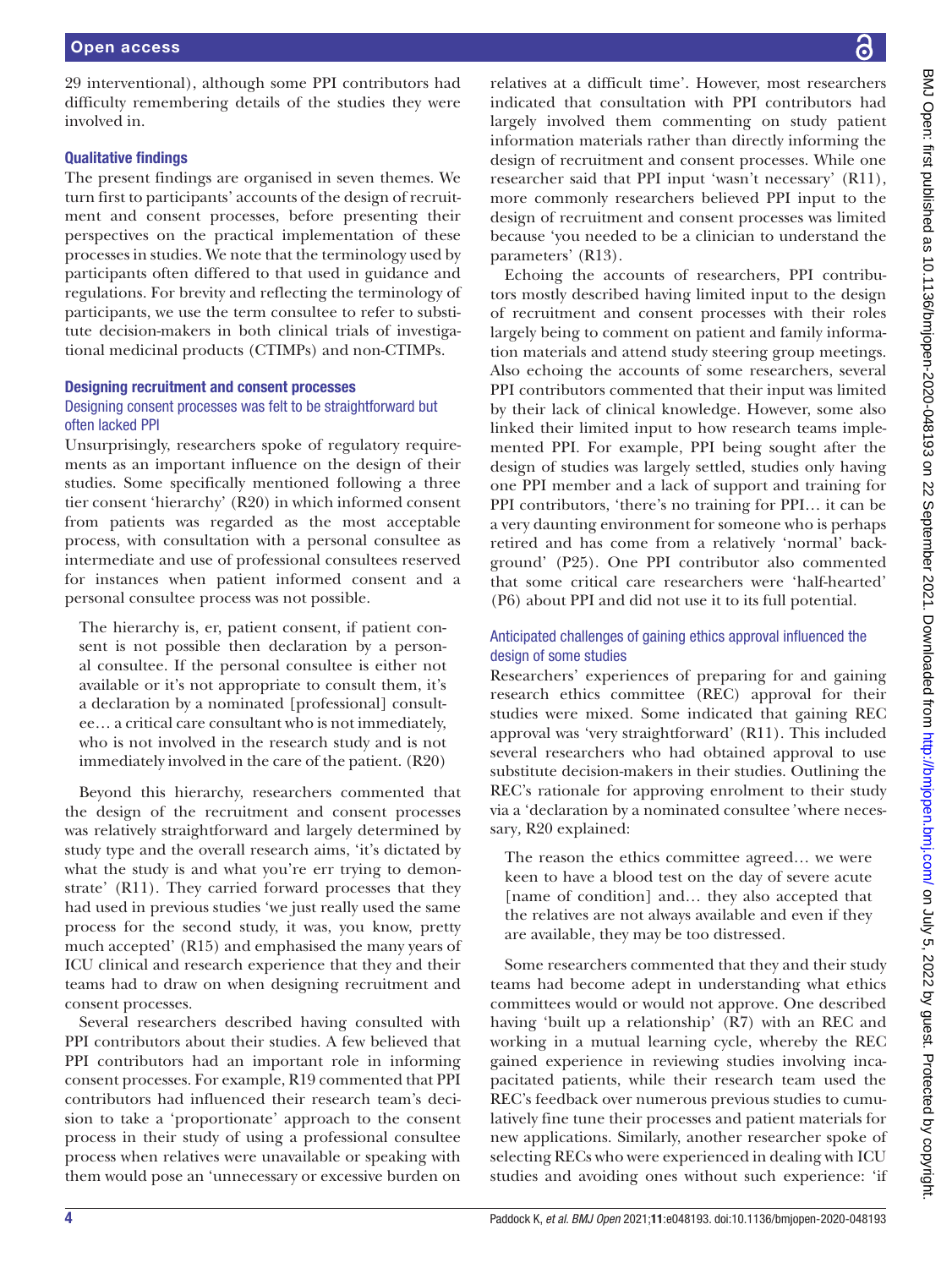Open access

you have a difficulty it's because you've gone to the wrong REC*'* (R18). The feedback such researchers received from RECs on their applications largely amounted to minor revisions to patient information materials.

Others described the challenges they had encountered in gaining approval for their studies. These researchers felt RECs were 'negative*'* (R11) and described instances of RECs refusing to approve consent processes that were commonplace in ICU studies.

Making you justify, endlessly, why, in an incapacitated patient, you can't take a form of consent. It's like an uphill battle… Despite going and justifying the rationale, they tend to just come back and say 'no, we don't want you to do that, we want you to take written consent or we want you to try without telephone consent and if you're struggling to recruit, come back to us and then we'll give you, then we might give you telephone consent. (R4)

Commenting on the narrow time windows of many ICU studies, several researchers were interested in whether research without prior consent (RWPC) would help to address such challenges. However, one researcher described having been denied REC permission for RWPC in their study, while others commented that they had anticipated problems in ethical gaining approval for RWPC<sup>i</sup> and so had a priori ruled out RWPC when developing their funding and ethics applications. R8 explained the potential implications for investigating the efficacy of the time-sensitive study intervention in their study.

If therapies aren't started within a specific, um, time window… their potential, um, efficacy might be lost… we're currently trying to get a sedation study funded and we think that using it very early is likely to be beneficial but we're probably going to, um, compromise that because we know we won't be able to get consent quickly enough if we don't get, um, deferred consent. (R8)

Similarly, R1 attributed their team's previous decision not to seek REC approval for RWPC in a study to the difficulty of justifying the use of RWPC. R1 linked this difficulty to a lack of evidence on stakeholder perspectives on RWPC at the time the team were designing the study and noted that evidence of stakeholders' perspectives on RWPC had since been published in the context of paediatric emergency and critical care studies.

We just couldn't see how we could quite justify it [RWPC], but I think we might have had a go at justifying it by using a lot of the other work that's going on at the moment, especially through some of [name of researcher]'s stuff… I would have been a bit braver. (R1)

Without recourse to RWPC, R1 suggested that their study was 'delaying treatment essentially*'* and elaborated on the concerns this raised: 'my main worry…. in the real world you would be starting that protocol at the point of when they've met the eligibility criteria… rather than an hour and a half later' (R1). Speaking of the 'lack of clarity' regarding RWPC as a 'major, major challenge for critical care research', R4 pointed to differences in attitudes towards RWPC between the HRA (the national authority in the UK that oversees governance in healthcare research) and individual ethics committees.

The people at the top were very clearly saying if the [consent] process is delaying when you feel this biological plausibility of the intervention should occur, you should be going to the ethics committee and saying, I need to have emergency provision because of that, whereas my experience is when you go to individual ethics committees, that that's not the view a lot of them take. (R4)

Despite these and other challenges, few researchers commented on input from PPI contributors as being relevant on such issues when seeking REC approval, although some did comment in more general terms about PPI input being helpful in discussions with ethics committees.

Make sure that there are some PPIs to feed into… that also creates very sort of strong basis for discussions with the ethics committee… otherwise you go into these things without sort of a leg to stand on if they don't feel it's the right, but if you've been able to discuss it with the ethics committee based on feedback from patients… it makes it a lot stronger. (R1)

Again, concurring with the accounts of most researchers, the PPI contributors we interviewed commented that they had provided little or no input to the REC applications for the ICU studies that they were involved with.

# Implementing recruitment and consent processes Need for alternatives to prospective informed consent from patients

In their accounts of implementing research, almost all researchers and several PPI contributors emphasised the difficulty of obtaining prospective informed consent from patients in the ICU and the need for substitute decisionmakers. Recruiting patients was often a '24/7' (R4) activity and patient eligibility for a study could change rapidly, yet staff support for research was costly and usually only available during office hours. Moreover, as both PPI contributors and researchers commented, much critical care research was time critical and study recruitment windows often did not coincide with relatives being present to act as personal consultees.

Things can happen so fast and… well if the relative's gone home and suddenly there's been a deterioration or there's, you know, where they think hang on a minute… do we want to get them on to the study.

i Several interviewees used terms such as 'deferred consent' or 'emergency provision' to refer to RWPC.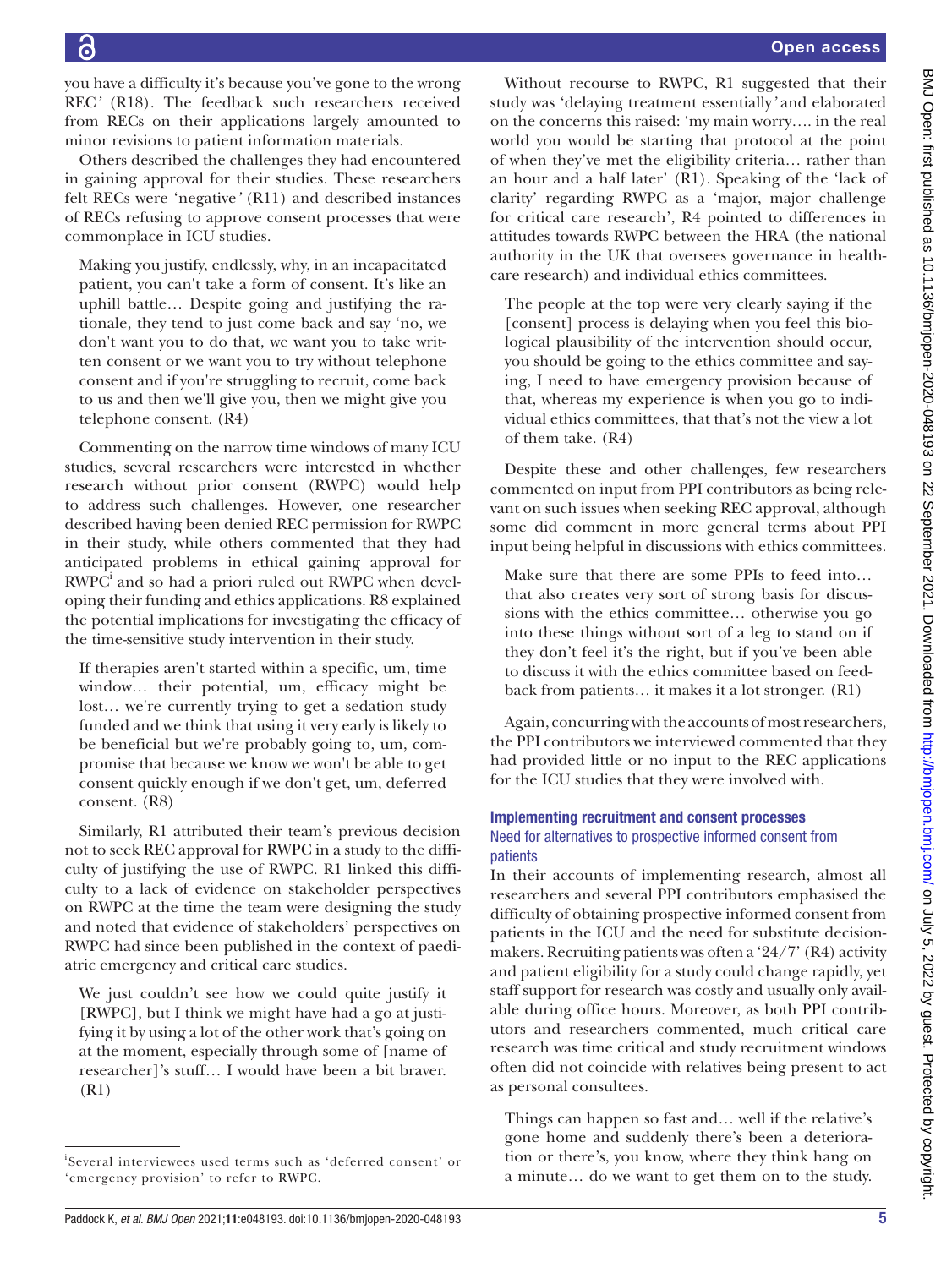You're having to do this time sensitive, face to face with the relative at an appropriate time… then 24/7 recruitment is really challenging because it's very difficult to staff your ICU seven days a week… into the evenings… the cost of staffing you're doing is very high. (R4)

While emphasising the need for substitute decisionmakers, some researchers worried that regulation permitting such consent was precarious and spoke of the potential for future changes that could, for example, restrict the use of substitute decision-makers and make ICU research 'even more difficult to undertake' (R13) and be 'disastrous for critical care, um, because it just, it would, it would preclude research really*'* (R12).

## Challenges of using personal consultees

Both researchers and PPI contributors described the complexities of approaching family members to act as personal consultees when patients were incapacitated. They emphasised that family members are in a 'frantic state*'* (R2) when patients are critically ill with feeling of anxiety going 'through the roof' (P21) and the difficulties families would have in taking in information and making a decision about a study. In this context, PPI contributors spoke of the need for researchers to be 'very gentle' (P9) when approaching families, while researchers spoke of their strong urge not to add to the families' distress and of the tensions appropriately timing the approach to families when studies often required consultation with family members very soon after a patient's admission to ICU and 'there's a lot of anxiety from the relatives*'* (R11). They also described family members as sometimes being reluctant to make decisions about research on behalf of the patient and as 'much more risk averse…than they [patients] would've been for themselves' (R15). When a patient had multiple family members, difficulties could also arise in establishing who should act as a patient's personal consultee and sometimes family members could not agree about whether a patient should be recruited. Several researchers also spoke of the complexities of contacting families by telephone to discuss research. A few were reluctant to do so and one researcher indicated that their REC was reluctant to permit families being approached about research over the telephone. Such complexities led some researchers to question whether involving family members in decisions about research, in the hours after a patient's admission, was necessarily superior to the use of professional consultees or RWPC.

Are we kidding ourselves that we're doing some truly ethical process where actually, would it be best to just use [RWPC] and say you know, this has been through a whole load of checks and balances? (R2)

I feel that it's more ethic, it's more ethical to use the professional consent and to gain consent from relatives when they are in the, you know, when they are kind of feeling more comfortable and less panicky about what's happened to their relatives. (R13)

# Challenges of using professional consultees

In contrast, a few researchers were uneasy about the use of professional consultees for other reasons. Indeed, one spoke of making strenuous efforts to 'avoid' this process, noting concerns about how it might be perceived *'*externally'. (R3)

You can see how it could be externally perceived that the consultant who signs as the professional consultee could seem to have a conflict of interest with regards to not upsetting his colleague who is the investigator… We've always usually, by hook or by crook, been able to identify a personal consultee. (R3)

Other researchers spoke about whether to 'go to a professional legal representative vs wait for the relatives' as 'a grey area' (R4). They varied in how they managed this, with some tending to reserve professional consultees for situations where family members could not be traced within a given period.

Where we know there's a next of kin but they can't come up face to face. And in that setting we would lose the patient 'cause we generally only use a professional where there are, is no next of kin at all or we're not aware of any next of kin following a, um, detailed search. (R8)

A few researchers described more flexible processes in which they extended use of professional consultees to situations where it was considered burdensome or unfeasible to ask families to make a decision.

If it looks like the family are going to come in then we'll wait for them and talk to them. But if it's going to be not feasible, or there is some reason why it would be very last minute to talk to them, and, you know, disproportionate or unfair on them, then we have an ability to take the professional advice. (R19)

R19 added that they reserved the use of professional consultees only for studies that involved treatments already in widespread clinical use, whereas for studies involving more novel treatments the patient would not be recruited without first speaking to the family. A variant on the above process involved researchers contacting the family members in advance of a patient's recruitment to inform them of a plan to recruit the patient to a study under a professional consultee process. R19 and R15 referred to using this process, although with some unease on R15's part.

If the relative was in Australia for instance we would tell them about the trial, see if they had any objections, and then we would get professional consent… but I just felt a lot more comfortable if I could catch the relatives. (R15)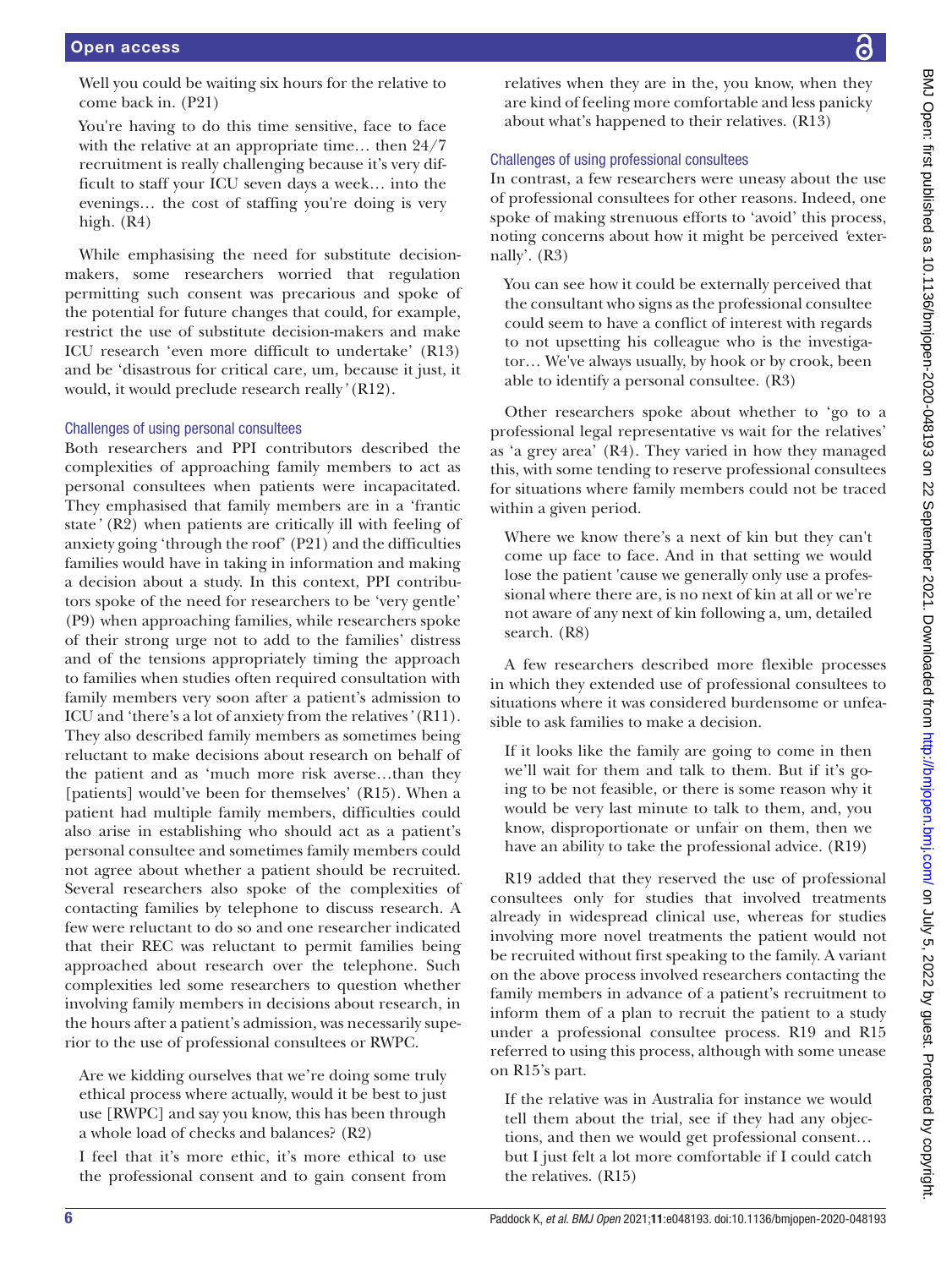Regardless of the different perspectives and arrangements surrounding the use of professional consultees, some researchers commented that family members were generally accepting of this process when told about it 'after the event', often readily endorsing the patient's continued participation in a study. 'If you'd obtained a physician consent… then people are often very happy to say that's great, I don't have any objections to you carrying on. But if you ask them to give the consent then they would be reluctant to make a decision'. (R18)

Those PPI contributors who spoke about professional consultee processes felt that it was acceptable 'if the safeguards are all in place… I'm quite comfortable with that' (P17), although several expressed some reluctance or attached caveats to their support. 'I'm just a little bit wary… you just need a couple of caveats of, in there about who it is doing it, and that they're sufficiently independent to actually take in the patient's best interests' (P6).

# Challenges of seeking consent from patients after they regain capacity

For patients who regain capacity after being recruited to studies under a personal or professional consultee process, it is a requirement for researchers to seek the patient's consent. However, as researchers remarked, patients 'may appear to have capacity' (R4) but this could fluctuate rapidly and they could have an array of sometimes subtle physical, cognitive and emotional difficulties influencing their capacity. As R13 noted: 'they're not critically ill but… they're still nowhere near 100% and I'm not sure they've got real energy to think about [research]'. PPI contributors echoed these comments:

If I've just been woken up from a ventilator or sedation or I'm going into high dependency from ICU do I really want papers, documents, people coming to me and talking about the study and wanting my signature. (P24)

Therefore, judging when a patient could be approached about a study was challenging: 'the ability of the research staff, even if they're very experienced, to assess that is also very, very difficult' (R4) and often involved researchers returning to assess a patient several times.

Consenting I would say is one of the most timeconsuming things that the research nurses do. So they'll often have to go back and see people, either on the ICU or in the ward, three, four, maybe five times before people actually regain capacity and they can actually consent them. (R11)

Complexities could also arise if samples or other study procedures were required soon after a patient had started to regain consciousness: 'once a patient is awake and kind of aware then you can't really approach them for a study procedure without telling them about the study… they're just realising how sick they were… it's just all too much'. (R18)

# Challenges when a patient dies

With mortality rates in ICUs of around 25%, some patients recruited to studies will not survive their illness. Where patients recruited to studies under a professional consultee process subsequently die, bereaved family members may be unaware that their deceased relative participated in a study.<sup>11</sup> Researchers who had encountered this issue varied in their accounts of how they managed it. One indicated that their practice was to inform bereaved relatives about the patient's participation and ask them whether they wished the patient's data to be retained in the study.

By the time you've got to the relatives the patient has already died, then you would…. tell them that before [the patient] died they were put in a study, and, er, that [the family members] just need to be aware of that… you've obtained professional consent then you would give the relatives the option to say 'do you wish the data to be used or not used? (R18)

In contrast, R4 did not discuss the research with bereaved relatives and referred to published guidance to support their team's practice.

In England, under the professional legal representative… our understanding from the guidance we had was if the patient died and we didn't have any other form of consent or non-objection we could retain the patient in the study, because under the Mental Capacity Act, the professional legal representative was a valid form of documentation to include someone in a study. (R4)

In line with the advice from their PPI group, R19 similarly described their usual practice was not to inform bereaved relatives that the patient had taken part in a study, unless there were exceptional circumstances.

Our patient and public groups think that on the whole unless there's a particular reason why you need to tell the relatives, er, why something happened, they don't really want us approaching relatives of patients who've died… We do sometimes, but on average no, it's very study specific. If […] a serious adverse event has occurred then we would, because we've got a duty to disclose. (R19)

While perspectives on this issue varied, researchers agreed that further guidance was needed on whether and how to disclose study enrolment and retention of data to families, when a patient recruited under a professional consultee process subsequently dies.

PPI contributors who spoke about this issue also varied in their opinions. One concurred with R4 and R19, commenting that it was not 'ethical to approach people who are grieving in that way' (P23). Another acknowledged the considerable difficulties involved but was doubtful whether these justified 'withholding' information about a patient's research participation from bereaved family members 'ethically that seems even more,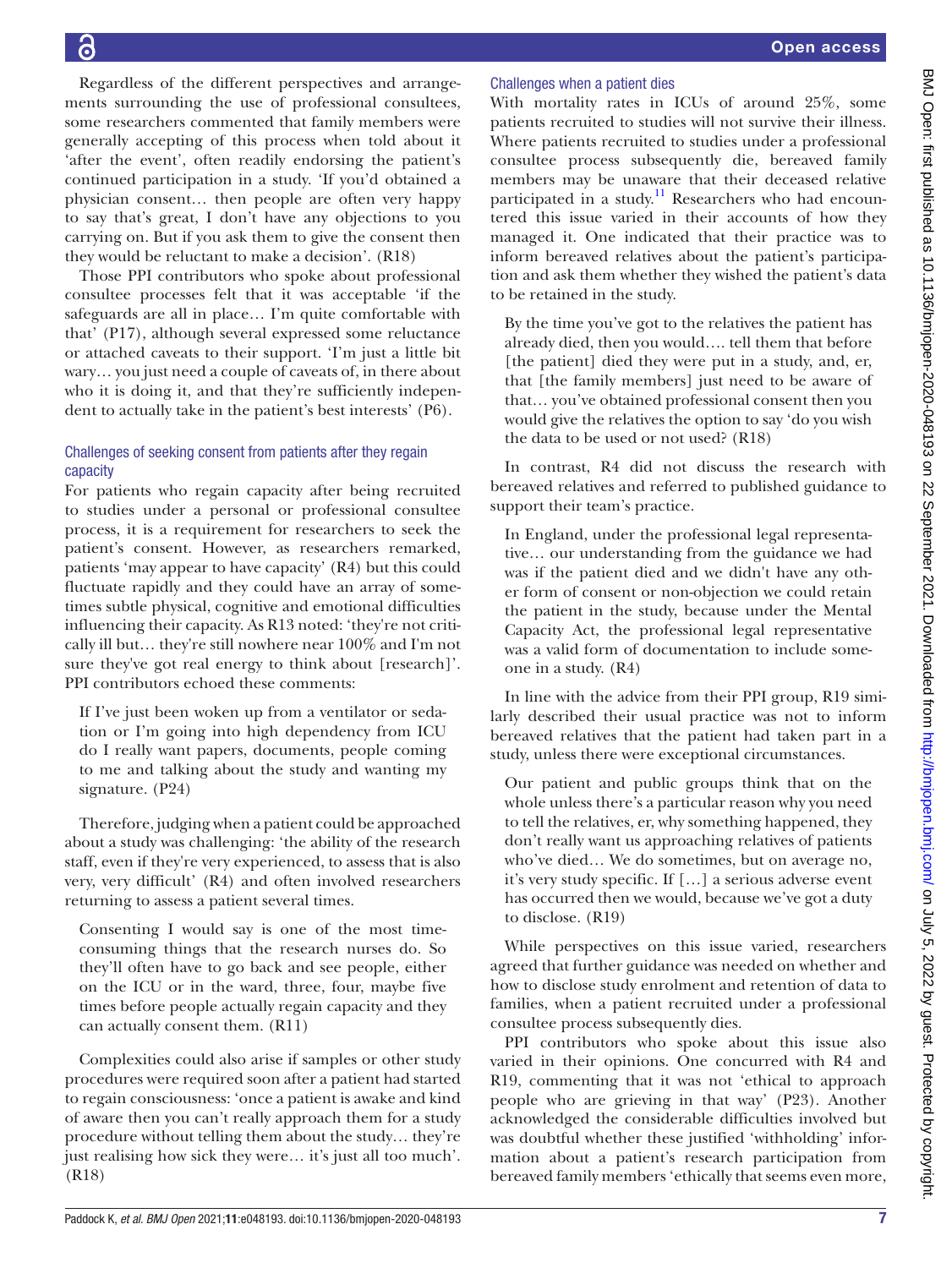## Box 3 Factors that could benefit recruitment and consent to intensive care unit (ICU) studies

- <span id="page-7-0"></span>► Ensuring that research ethics committees which review ICU studies have relevant expertise and understanding of recruitment and consent for studies involving incapacitated patients within narrow time windows.
- ► Widening the scope of patient–public involvement (PPI) in ICU studies and supporting PPI contributors to feel confident in contributing to the design of recruitment and consent processes.
- ► Better staffing for recruiting patients.
- Evidence on the perspectives of patients, relatives and staff regarding recruitment and consent processes in adult critical care studies.
- Guidance on: Requirements for ethical approval of research without prior consent. Circumstances in which to use a professional consent/consultee process.
- Use of telephone or videoconferencing to discuss research with relatives.

Whether bereaved relatives should be informed of the patient's research participation.

er, wrong to not be able to give people that information. So, um, so I don't know'. (P6)

## **DISCUSSION**

Our findings add empirical evidence about some of the difficulties that underlie previously reported problems in recruiting to ICU studies. Others have commented that studies in critical and emergency settings rarely reported detailed reasons for recruitment problems<sup>7</sup>-our study provides an in-depth account of the reasons why these studies encounter recruitment difficulties and points to several ways to address these difficulties (see [box](#page-7-0) 3).

Reflecting the regulations governing research, participants regarded informed consent by the patient as the most acceptable form of consent but emphasised that it was impossible to seek such consent when patients lacked decisional capacity. As others have similarly found, $26\frac{27}{27}$ researchers reported variation in how RECs responded to their proposed consent processes, with a few reporting that some RECs were reluctant to approve consent processes that were commonly used in ICU studies. These findings point to the continued importance of ensuring RECs that review ICU studies having relevant expertise and understanding of recruitment and consent for ICU studies. For ICU studies with very narrow recruitment time windows, researchers spoke about the potential benefits of RWPC. A few had considered RWPC for their studies, but felt that RECs would not approve this process so they did not pursue it. Researchers wanted further guidance from RECs on the use of RWPC to ensure studies appropriately balanced both ethical and scientific considerations. [Box](#page-7-0) 3 summarises these and other factors that could benefit recruitment to ICU studies.

The accounts of both researchers and PPI contributors indicated that PPI activity was largely limited to the development of study information materials for patients and families. Researchers who involved PPI contributors more broadly pointed to the value of their input, particularly in helping to resolve questions about consent processes, such as the use of professional consultees and the disclosure of study enrolment to bereaved families. This echoes findings from other research contexts where PPI was found to be helpful in addressing various challenges and ensuring research was acceptable and relevant to patients. $27-29$  Extending PPI beyond the development of study information materials to the design, planning and implementation of studies could benefit critical care research, although PPI contributors would need support and training to help them feel confident in commenting on ICU study consent processes. We have developed an accessible animation that could help as part of such training.<sup>30</sup>

In describing the implementation of recruitment and consent processes, researchers and PPI contributors were clear that recruiting patients would benefit from improved staffing and resourcing, as others have previously reported.[14](#page-9-9) Researchers were also concerned to avoid adding to the distress of families when recruiting to studies, but family members often had to be approached about research during or soon after a patient's admission to ICU. Some researchers described deliberating over when to use personal or professional consultees in such situations; where studies involved interventions that were well understood or had particularly tight timescales, a few described using professional consultees rather than personal consultees to avoid distressing families. Others regarded the use of professional consultees as questionable and avoided it altogether. Accounts also differed on the acceptability of approaching families by telephone to discuss research. Our findings resemble those from other contexts $31-33$  in pointing to the uncertainties and dilemmas that some researchers experience in recruiting to studies and to how researchers can gain confidence in recruiting and consenting to studies from knowing that the perspectives of patients and families have informed study protocols. There are also indications that the use of telephone consent in the UK has increased in response to the COVID-19 pandemic, given the restrictions in hospital visiting rules and risk of infection. $34$  Including specific advice in study protocols on issues such as the use professional consultees and approaching families by telephone to discuss research, informed by evidence on the perspectives of patients and other stakeholders and coproduced with PPI contributors, could help to address remaining uncertainty in these areas and potentially help to avoid non-recruitment of eligible patients.

Variations were also evident when participants spoke about situations where a patient had been recruited to a study under a professional consultee process and the patient later died before the family had been informed about the study. Researchers wanted further guidance on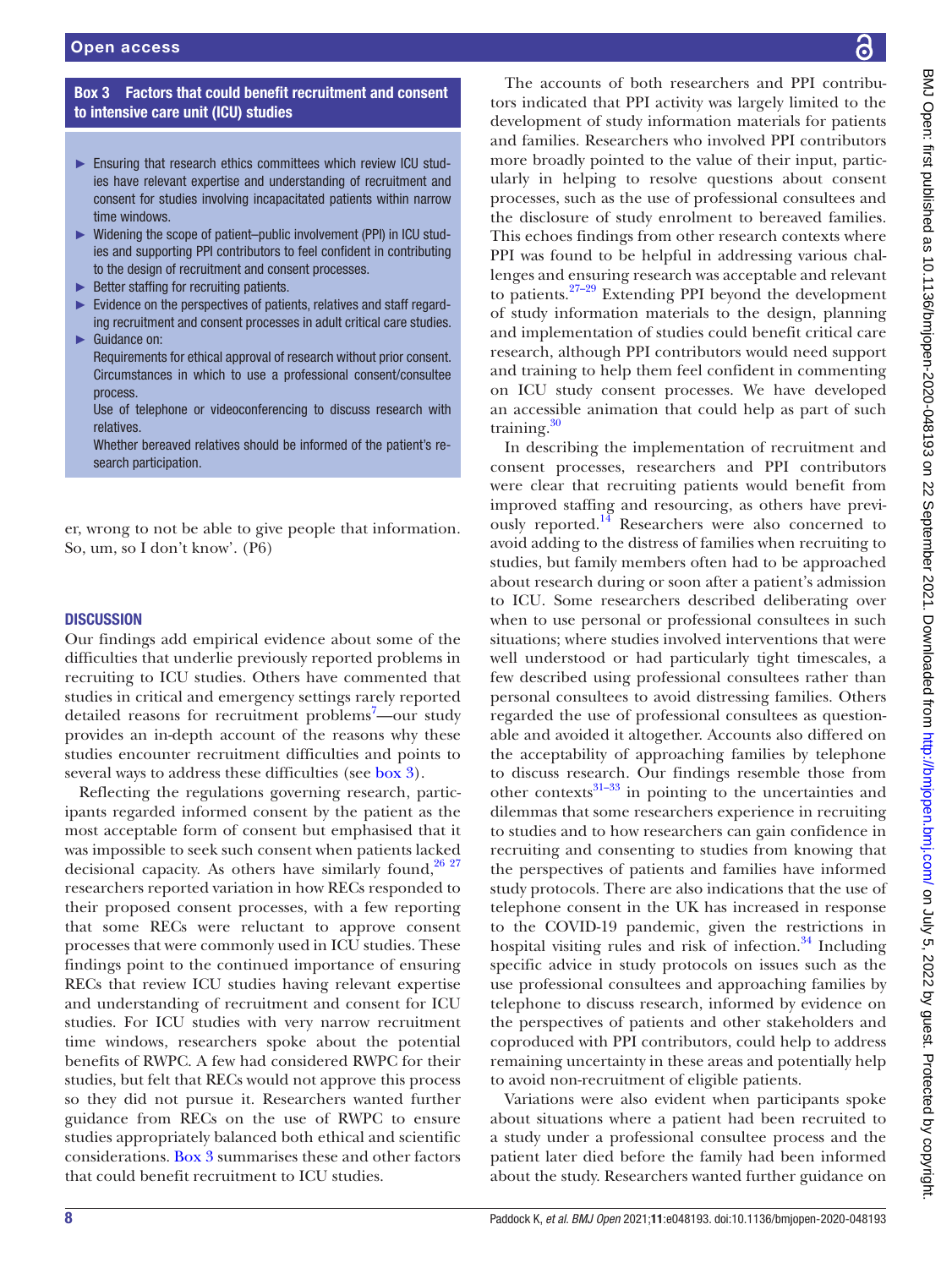BMJ Open: first published as 10.1136/bmjopen-2020-048193 on 22 September 2021. Downloaded from http://bmjopen.bmj.com/ on July 5, 2022 by guest. Protected by copyright BMJ Open: first published as 10.1136/bmjopen-2020-048193 on 22 September 2021. Downloaded from <http://bmjopen.bmj.com/> on July 5, 2022 by guest. Protected by copyright.

whether to disclose to bereaved family members that their relative had been recruited to a study. Including specific advice on this in study protocols informed by evidence on families' perspectives and codeveloped with PPI contributors could inform management of this sensitive issue. Such an approach has been useful in addressing methodological challenges in organ donation research, $35$  while research evidence on stakeholders' perspectives has been pivotal in informing guidance on bereavement in the context of the critical care studies involving children. $36-38$ Evidence on the perspectives of patients, relatives and staff regarding consent processes in adult critical care studies has been collected as part of the wider perspectives study and could be similarly informative on this and other issues.

Our study has some limitations. First, despite trying different ways to access PPI contributors with experience of ICU studies, we interviewed fewer than anticipated, at least in part because researchers tended to rely on a small pool of PPI contributors for their studies. It is possible that the perspectives of the PPI contributors who we interviewed do not reflect the breadth of PPI in ICU studies. Nevertheless, most researchers similarly described that the scope of PPI in ICU studies was limited. Second, interviews took place between late 2016 and mid 2017 and PPI input to ICU studies may have expanded since. Third, most of the studies discussed in the interviews were interventional and there may be distinct issues in recruiting and consenting to observational ICU studies that our findings do not cover. Finally, all participants were UK based. Cultural, legal and practice differences between counties means that caution is needed in transferring the findings to other countries.

In conclusion, this study offers insights on the problems that research teams encounter in recruiting and consenting to ICU studies and ways these could potentially be overcome. Our findings indicate that the critical care research could benefit from further support and guidance in the areas summarised in [box](#page-7-0) 3 above. Widening the scope of PPI in ICU studies and using evidence on the perspectives of patients and relatives to inform recruitment and consent to studies may be particularly important. Insights from these can help to ensure that protocols and guidance are patient centred, as well as help research teams to feel more confident in recruiting and consenting to studies.

## Author affiliations

<sup>1</sup> Faculty of Health and Education, School of Childhood, Youth and Education Studies, Manchester Metropolitan University, Manchester, UK

<sup>2</sup>Institute of Population Health, Department of Public Health, Policy and Systems, University of Liverpool, Liverpool, UK

<sup>3</sup> Faculty of Humanities and Social Sciences, Department of Law and Philosophy, University of Liverpool, Liverpool, UK

<sup>4</sup>Institute of Population Health, Department of Biostatistics, University of Liverpool, Liverpool, UK

<sup>5</sup>Institute of Life Course and Medical Science, University of Liverpool, Liverpool, UK <sup>6</sup>Department of Critical Care, Liverpool University Hospitals NHS Foundation Trust, Liverpool, UK

Acknowledgements The authors are grateful to the researchers and patient– public involvement contributors who participated in the interviews. The authors are also grateful to the perspectives study advisory group.

Contributors BY, KW, LF, CG and IW designed the perspectives study. KP conducted the interviews and led the data analysis in close collaboration with BY. Author BY led on drafting the manuscript in close collaboration with KP. Authors KW, LF, CG, IW and MW contributed to further drafts of the manuscript. All authors have read and approved the manuscript.

Funding This work was supported by the UK Economic and Social Research Council (grant number ES/N006372/1).

Competing interests None declared.

Patient and public involvement Patients and/or the public were not involved in the design, or conduct, or reporting, or dissemination plans of this research.

Patient consent for publication Not required.

Ethics approval The University of Liverpool provided ethical approval (reference 0465) for this workstream of perspectives.

Provenance and peer review Not commissioned; externally peer reviewed.

Data availability statement Data will be available on a safeguarded basis via the UK Data Service repository:<http://reshare.ukdataservice.ac.uk>.

Open access This is an open access article distributed in accordance with the Creative Commons Attribution Non Commercial (CC BY-NC 4.0) license, which permits others to distribute, remix, adapt, build upon this work non-commercially, and license their derivative works on different terms, provided the original work is properly cited, appropriate credit is given, any changes made indicated, and the use is non-commercial. See: [http://creativecommons.org/licenses/by-nc/4.0/.](http://creativecommons.org/licenses/by-nc/4.0/)

#### ORCID iDs

Katie Paddock <http://orcid.org/0000-0003-1264-5845> Lucy Frith <http://orcid.org/0000-0002-8506-0699> Ingeborg Welters <http://orcid.org/0000-0002-3408-8798>

## **REFERENCES**

- <span id="page-8-0"></span>1 Gillett GR. Intensive care unit research ethics and trials on unconscious patients. *[Anaesth Intensive Care](http://dx.doi.org/10.1177/0310057X1504300304)* 2015;43:309–12.
- 2 Shepherd V. Advances and challenges in conducting ethical trials involving populations lacking capacity to consent: a decade in review. *[Contemp Clin Trials](http://dx.doi.org/10.1016/j.cct.2020.106054)* 2020;95:106054.
- <span id="page-8-1"></span>3 Jackson Chornenki N, Liaw P, Bagshaw S, *et al*. Data initiatives supporting critical care research and quality improvement in Canada: an environmental scan and narrative review. *[Can J Anaesth](http://dx.doi.org/10.1007/s12630-020-01571-1)* 2020;67:475-484.
- 4 Furyk JS, Lawton LD, Ting JY, *et al*. Informed consent in emergency care research: an oxymoron? *[Emerg Med Australas](http://dx.doi.org/10.1111/1742-6723.12642)* 2017;29:110–2.
- 5 Luce JM, Cook DJ, Martin TR, *et al*. The ethical conduct of clinical research involving critically ill patients in the United States and Canada: principles and recommendations. *[Am J Respir Crit Care](http://dx.doi.org/10.1164/rccm.200406-726ST)  [Med](http://dx.doi.org/10.1164/rccm.200406-726ST)* 2004;170:1375.
- <span id="page-8-2"></span>6 Dickert NW, Miller FG. Involving patients in enrolment decisions for acute myocardial infarction trials. *[BMJ](http://dx.doi.org/10.1136/bmj.h3791)* 2015;351:h3791.
- <span id="page-8-3"></span>7 Schandelmaier S, von Elm E, You JJ, *et al*. Premature discontinuation of randomized trials in critical and emergency care: a retrospective cohort study. *[Crit Care Med](http://dx.doi.org/10.1097/CCM.0000000000001369)* 2016;44:130–7.
- <span id="page-8-4"></span>Walters SJ, Bonacho Dos Anjos Henriques-Cadby I, Bortolami O, *et al*. Recruitment and retention of participants in randomised controlled trials: a review of trials funded and published by the United Kingdom health technology assessment programme. *[BMJ Open](http://dx.doi.org/10.1136/bmjopen-2016-015276)* 2017;7:e015276.
- <span id="page-8-5"></span>9 Natale P, Saglimbene V, Ruospo M, *et al*. Transparency, trust and minimizing burden to increase recruitment and retention in trials: a systematic review. *[J Clin Epidemiol](http://dx.doi.org/10.1016/j.jclinepi.2021.01.014)* 2021;134:35–51.
- 10 Briel M, Olu KK, von Elm E, *et al*. A systematic review of discontinued trials suggested that most reasons for recruitment failure were preventable. *[J Clin Epidemiol](http://dx.doi.org/10.1016/j.jclinepi.2016.07.016)* 2016;80:8–15.
- <span id="page-8-6"></span>11 Unger JM, Vaidya R, Hershman DL, *et al*. Systematic review and meta-analysis of the magnitude of structural, clinical, and physician and patient barriers to cancer clinical trial participation. *[J Natl Cancer](http://dx.doi.org/10.1093/jnci/djy221)  [Inst](http://dx.doi.org/10.1093/jnci/djy221)* 2019;111:245–55.